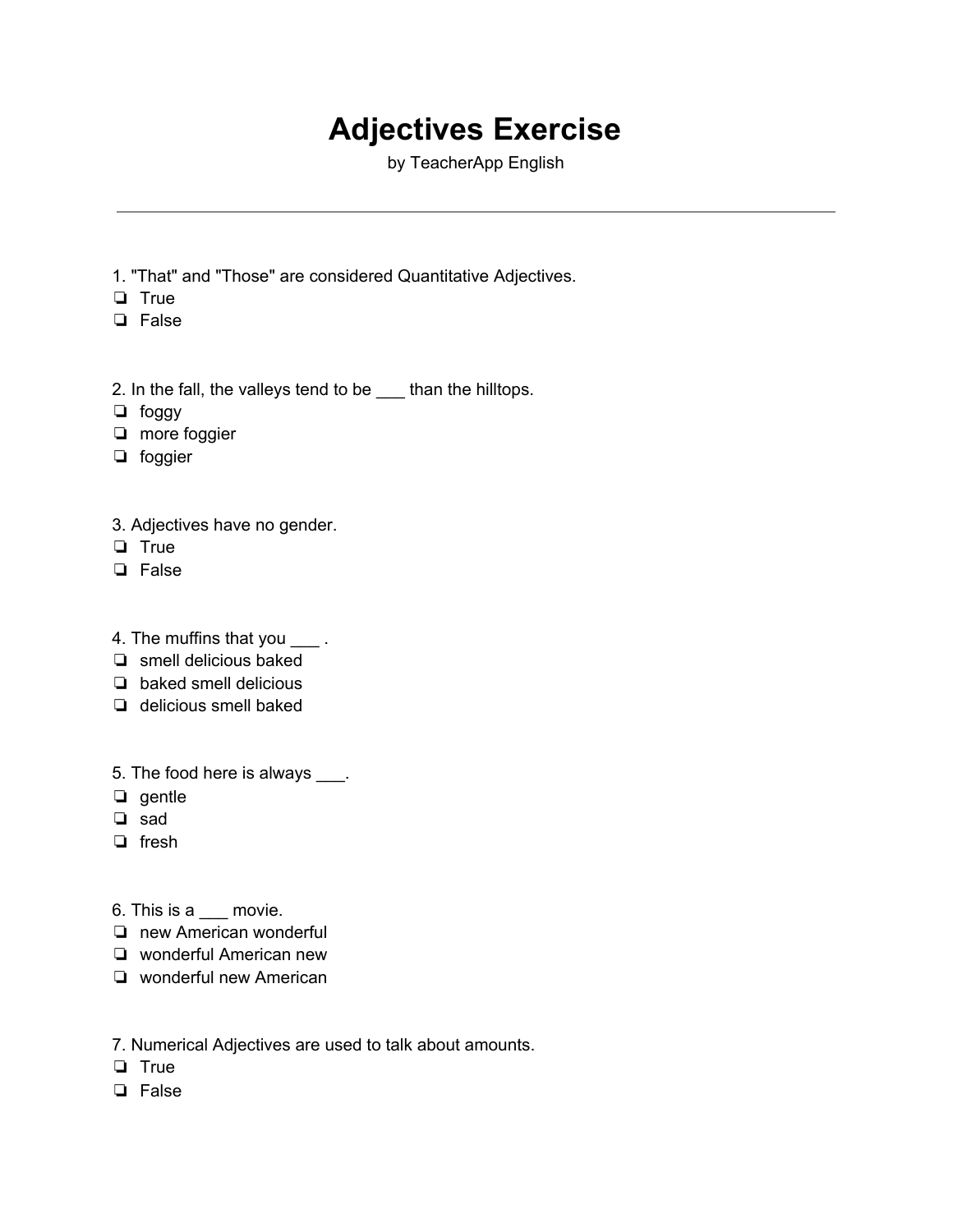- 8. She is a \_\_\_ supermodel.
- ❏ beautiful Colombian
- ❏ Colombian beautiful
- ❏ Colombian beautiful

9. The Demonstrative Adjectives have different form in Singular and Plural.

- ❏ True
- ❏ False

#### 10. Which of the following sentences is written correctly?

- ❏ A car yellow small
- ❏ A small yellow car
- ❏ A yellow small car
- 11. Generally, Adjectives are written after the Noun.
- ❏ True
- ❏ False
- 12. Interrogative Adjectives are used…
- ❏ …in affirmative sentences
- ❏ …in negative sentences
- ❏ …in interrogative sentences

13. There is an order to be followed when we use more than one Adjective in a sentence.

- ❏ True
- ❏ False
- 14. \_\_\_ flowers are pink.
- ❏ This
- ❏ Much
- ❏ These

### 15. That is the \_\_\_ sandwich I have ever eaten.

- ❏ best
- ❏ better
- ❏ more good